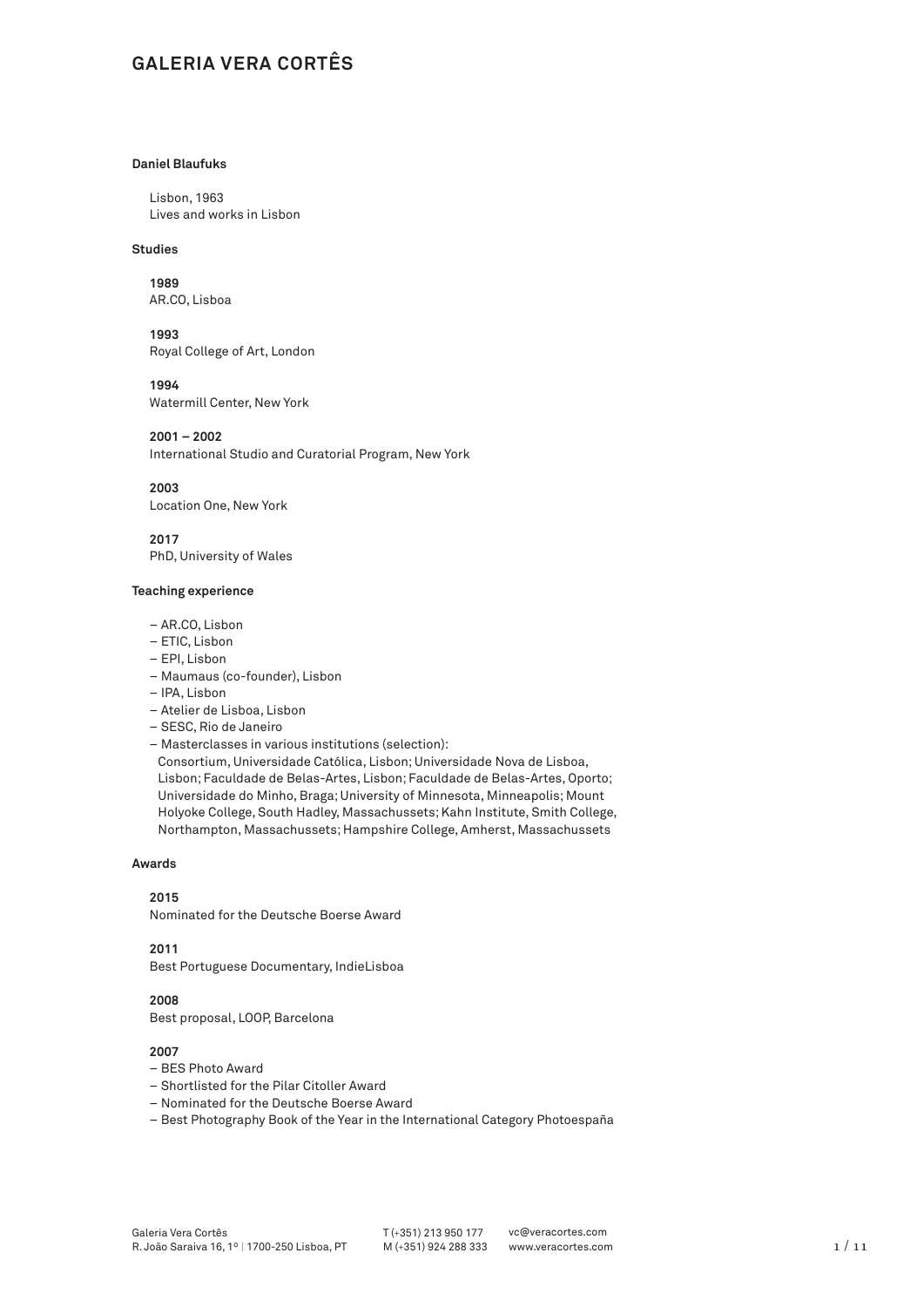Nominated for the Albert Renger-Patzsch Award

# **2002**

Best Director, Caminhos do Cinema Português, Coimbra

# **2001**

Best Director, Vila do Conde International Short Film Festival

# **1996**

Shortlisted for the European Photography Award

## **1990**

Kodak National Award

#### **Solo Exhibitions**

# **2022**

– Tentativa de esgotamento / Tentative d'épuisement, Centre Photographique Rouen Normandie, Rouen, France

– The Days Are Numbered (January), Jean-Kenta Gauthier | Odéon, Paris, France

– Lisboa Clichê, Pavilhão Preto, Museu da Cidade, Lisbon, Portugal

# **2021**

– The Days Are Numbered, Jean-Kenta Gauthier Vaugirard, Paris, France

# **2020**

– Edén, curated by Sofia Castro, Arquivo Municipal de Lisboa | Fotográfico, Lisbon, Portugal

## **2019**

– Hoje, nada. Pavilhão Branco, Museu da Cidade, Lisbon, Portugal

– Cópia original, Galeria Vera Cortês, Lisbon, Portugal

#### **2018**

– Aujourd'hui, Musée Eugéne Delacroix, Paris, France

– There was a time we were all alive, Galeria Carlos Carvalho, Lisbon, Portugal

# **2017**

Attempting Exhaustion, Fotografia Europea Festival, Fondazione Palazzo Magnani, Reggio Emilia, Italy

#### **2016**

- Attempting Exhaustion, Galeria Vera Cortês, Lisbon, Portugal
- Léxico, curated by David Santos, Bienal de Fotografia Vila Franca de Xira, Portugal
- Daniel Blaufuks. Toda la memoria del mundo, parte uno, Photoespaña, Centro de Historias, Zaragoza, Spain

# **2015**

Prece Geral, curated by Filipa Oliveira, Fórum Eugénio de Almeida, Évora, Portugal

#### **2014**

– All the Memory of the World, part one, curated by David Santos, MNAC-Museu do Chiado, Lisbon, Portugal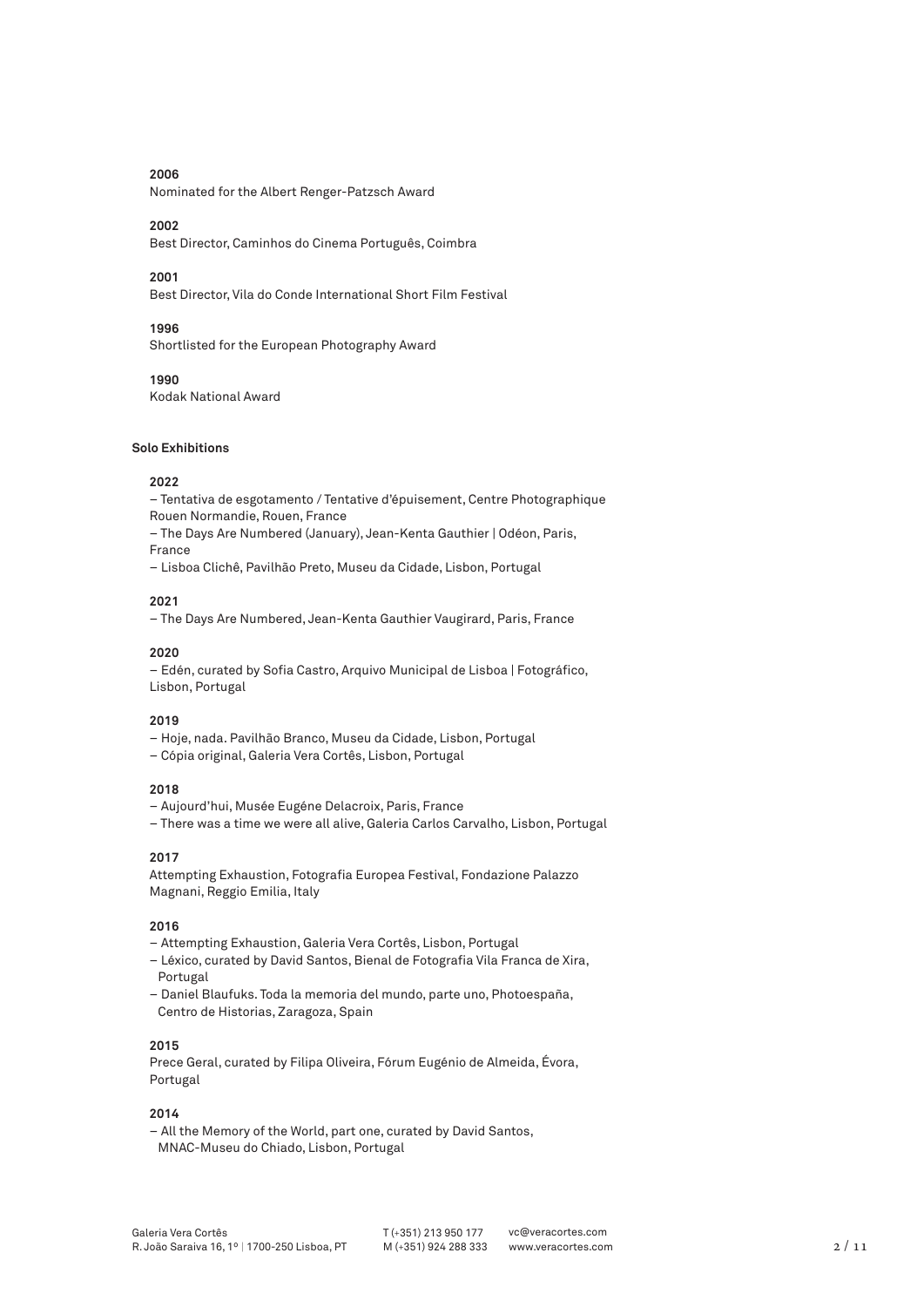– Fábrica, Usina Cultural, João Pessoa, Brazil

# **2013**

Fábrica, CAAA, Guimarães, Portugal

# **2012**

- Utz, Vera Cortês Art Agency, Lisbon, Portugal
- Works on Memory, curated by David Drake and Filipa Oliveira, Ffotogallery, Cardiff, United Kingdom

# **2011**

- Três quartos de memória, curated by Marcio Doctors, Fundação Eva Klabin, Rio de Janeiro, Brazil
- Os olhos da memória vêem melhor do que os nossos, Galeria Projetti Rio, Rio de Janeiro, Brazil
- Hoje é sempre ontem / Today is Always Yesterday, curated by Luis Camillo Osório, Musem of Modern Art, Rio de Janeiro, Brazil

## **2010**

- Perecs Büro, curated by Sérgio Mah, Kunstverein Ruhr, Essen, Germany
- A memória da memória, curated by Paulo Reis, Carpe Diem Arte e Pesquisa, Lisbon, Portugal
- O ofício de viver, Galeria Carlos Carvalho, Lisbon, Portugal

#### **2009**

Viagens com a minha tia / Travels with my Aunt, Solar - Galeria de Arte Cinemática, Vila do Conde, Portugal

#### **2008**

- Album, Centro Cultural Vila Flor, Guimarães, Portugal
- O Arquivo, Vera Cortês Art Agency, Lisbon, Portugal

#### **2007**

- Terezin, Galeria Manoel Macedo, Belo Horizonte, Brazil
- Blaufuks, Galeria La Caja Negra, Madrid, Spain

#### **2006**

- Cinema Motel, Elga Wimmer PCC, New York City, USA
- No Próximo Sabado, Galeria Carlos Carvalho Arte Contemporânea, Lisbon, Portugal

#### **2005**

- Motel, Vera Cortês Art Agency, Lisbon, Portugal
- A Perfect Day, Museu do Chiado, Lisbon, Portugal

# **2004**

- Tomorrow is a Long Place, Lurixs Arte Contemporânea, Rio de Janeiro, Brazil
- Sobre o Infinito, Centro Cultural Emmerico Nunes, Sines, Portugal
- Combo, Centro Cultural de Lagos, Portugal
- Tomorrow is a Long Place and a Perfect Day, Elga Wimmer PCC, New York City, USA

# **2003**

Collected Short Stories, Centro de Arte Moderna, Calouste Gulbenkian Foundation, Lisbon, Portugal

# **2001**

– Exile, Image Galery, Aarhus, Denmark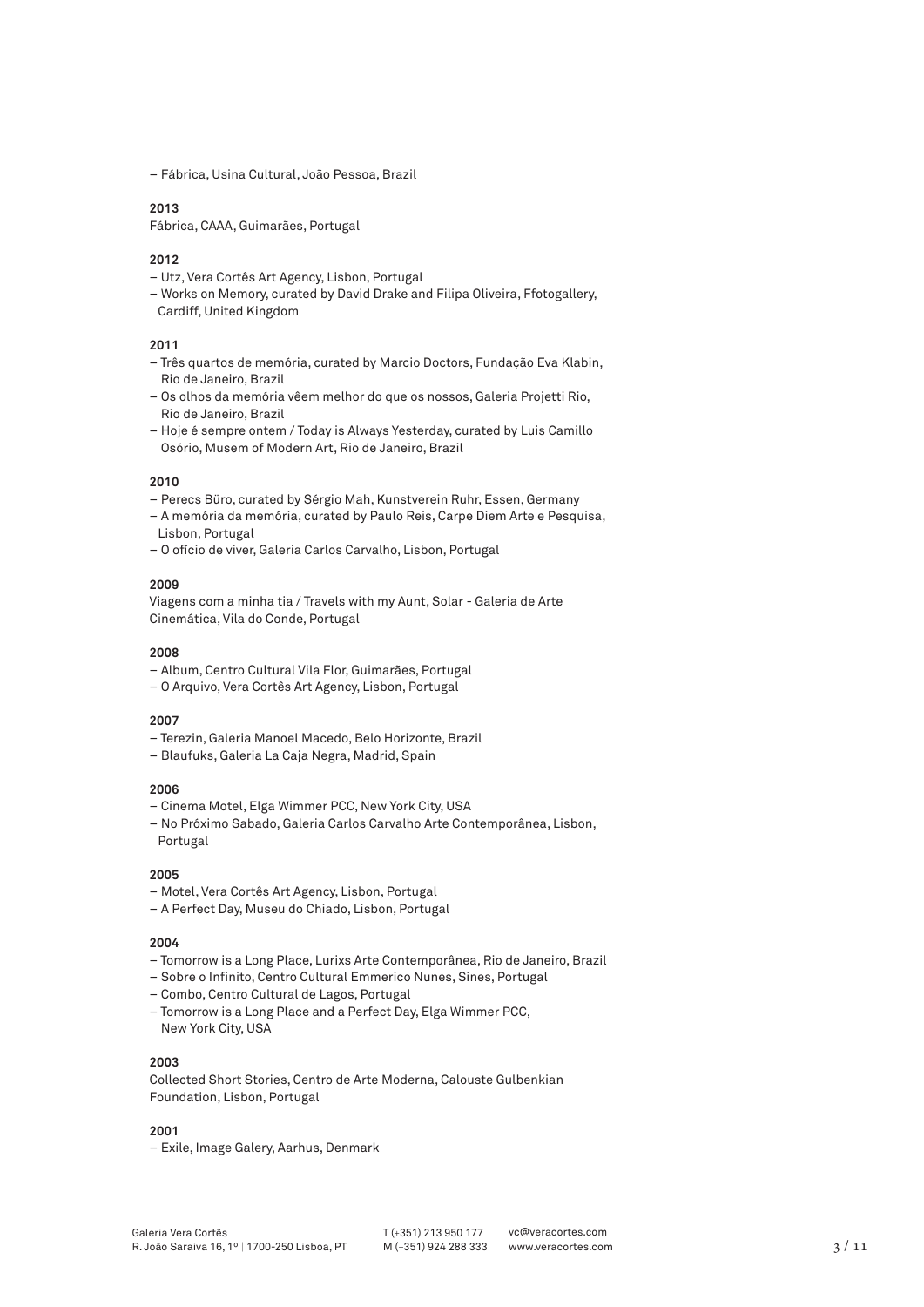– Lisboa, Pessoa, Exílio, Saramago, Galeria Luís Serpa, Lisbon, Portugal

#### **2000**

- Fotografias Recentes, Galeria Maria Martin, Madrid, Spain
- andorra, Galeria André Viana, Oporto, Portugal

#### **1998**

- Uma viagem a São Petersburgo, Encontros de Fotografia, Coimbra, Portugal
- Flores para Walt e otras historias, Galeria Maria Martin, Madrid, Spain

# **1998**

- The White Sands Project/ion Room, Project Room ARCO, Madrid, Spain
- O Livro do Desassossego, Galeria Luis Serpa, Lisbon, Portugal

#### **1997**

Tasso, Mois de la Photo, Paris, France

## **1996**

Ein Tag in Mostar, Haus der Kulturen der Welt, Berlin, Goethe-Institut, Madrid, Spain

#### **1995**

- London Diaries, Primavera Foto Barcelona, Centro Cultural de Belém, Lisbon; The Akehurst Gallery, London
- A Terra é azul como uma laranja, Galeria Cómicos, Lisboa; Fundação Athos Bulcão, Brasilía, Brazil

#### **1994**

Cinema Paraíso, Cinema Eden, Lisbon, Portugal

**1991**

My Tangier, Ministério das Finanças, Lisbon, Portugal

# **1990**

Para mais tarde recordar, Galeria Ether, Lisbon, Portugal

#### **Solo film programs**

# **2013**

Trabalho de Memória, Instituto Moreira Salles, Rio de Janeiro, Brazil

#### **2012**

Remembering to Forget, curated by Anna Chassanakou, Michael Cacoyannis Foundation, Athens, Greece

# **Group Exhibitions**

#### **2021**

– Niépce: L'Origine du monde, Jean-Kenta Gauthier | Odéon, Paris

– The Unknown Masterpiece, Rotonde Balzac at Fondation des Artistes, Hôtel Salomon de Rothschild, Paris, France

– SUOR FRIO, curated by Cristina Filipe and João Norton de Matos SJ Museu de São Roque, Lisbon, Portugal

– O Efeito do Observador: À volta da fotografia na Coleção Norlinda e José Lima, curated by Pablo Berástegui, Centro de Arte Oliva, São João da Madeira, Portugal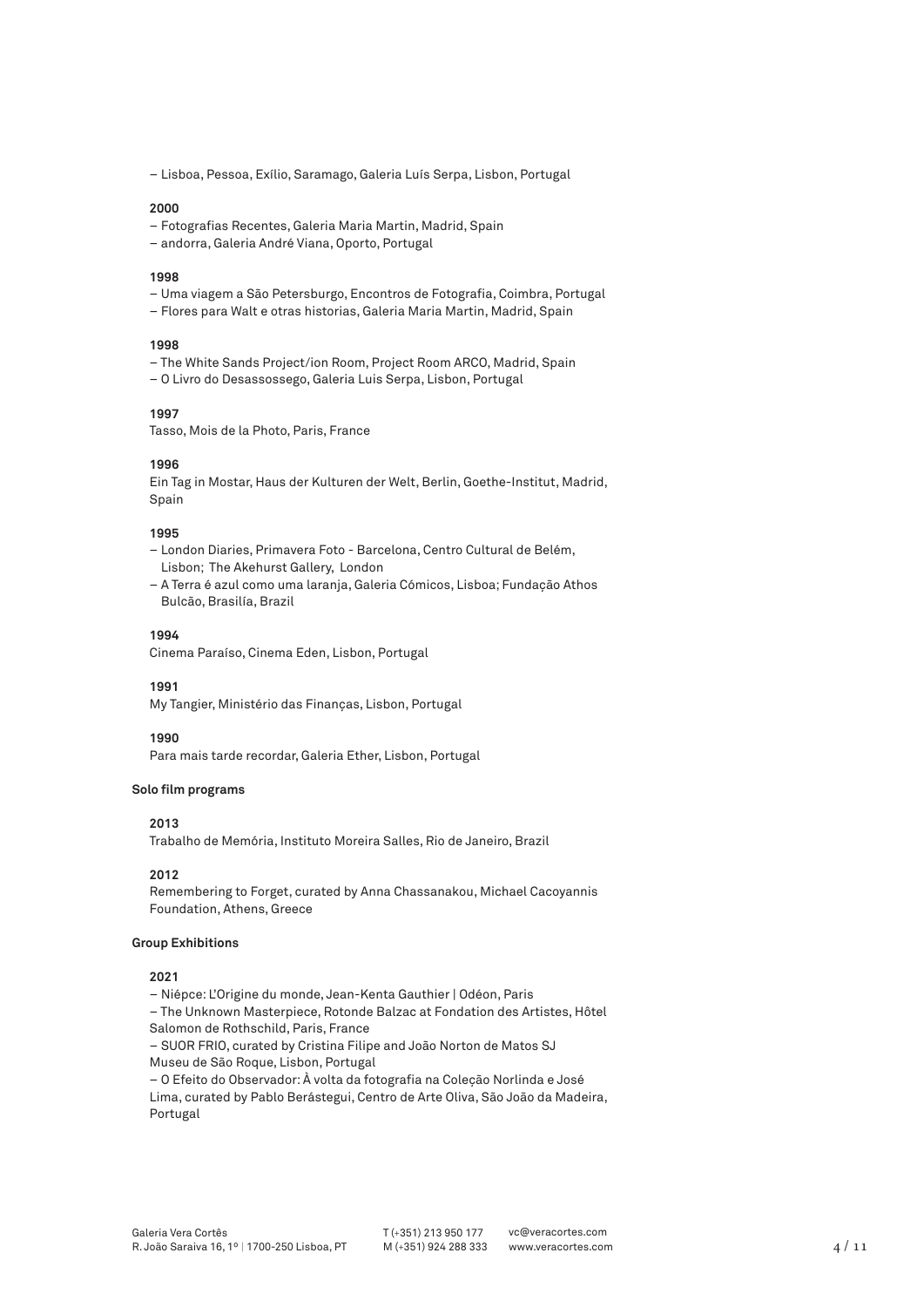– Anna Franceschini + Daniel Blaufuks, Galeria Vera Cortês, Lisbon, Portugal

# **2019**

– O Caso Caligari, Solar – Galeria de Arte Cinemática, Vila do Conde, Portugal – De Outros Espaços, curated by João Silvério and Pedro Gadanho, cocomissioned with Fundação EDP / MAAT, Galeria Municipal do Porto, Porto, Portugal

– Histories of Faces: Belting Variations, curated by João Figueira, Katherine Sirois, Marta Mestre, Vítor Silva / Imagens Migrantes / Ymago, Museu Coleção Berardo, Lisbon, Portugal

### **2016**

Exposição 27\* Linhas de diálogo, curated by Lorena Martínez de Corral Espaço NOVO BANCO, Lisbon, Portugal

# **2015**

- [7] Places, [7] Precarious Fields, curated by Urs Stahel, Fotofestival Mannheim, Ludwigshafen, Heidelberg, Germany
- Usine de Rêve, curated by Ana Anacleto, Centro de Artes Visuais,Coimbra, Portugal

# **2014**

- Visitação (Corte), curated by Paulo Pires do Vale, Igreja de São Roque, Lisbon, Portugal
- Photobienanale Logos, Museum of Photography, Thessaloniki, Greece

#### **2013**

- Entre a memória e o arquivo, curated by Rute Rosengarten, Museu Colecção Berardo, Lisbon, Portugal
- Territórios de transição #11 A experiência do silêncio, curated by Luís Serpa, BES, Lisbon, Portugal

# **2012**

Tarefas infinitas, curated by Paulo Pires do Vale, Calouste Gulbenkian Foundation, Lisbon, Portugal

# **2010**

- Entretiempos, curated by Sérgio Mah, Photoespaña, Madrid, Spain
- Do outro lado do Atlantico, curated by Paulo Reis, Centro de Artes Hélio Oiticica, Rio de Janeiro, Brazil

#### **2008**

- Parangolé: Fragmentos desde los 90 en Brasil, Portugal y España, curated by Paulo Reis and David Barro, Museo Patio Herreriano, Valladolid, Spain
- BESart, Colecção Banco Espirito Santo, Centro Cultural de Belém, Lisbon, Portugal

#### **2007**

- 50 Anos de Arte Portuguesa, Calouste Gulbenkian Foundation, Lisbon, Portugal
- BES Photo, Centro Cultural de Belem, Lisbon, Portugal

- Del Zero al 2005, Fundacion Marcelino Botin, Santander, Spain
- Erich Kahn, Museu de Arte Moderna Colecção Berardo, Sintra, Portugal
- Portugal: algumas figuras, Laboratório de Arte Alameda, Ciudad de México, México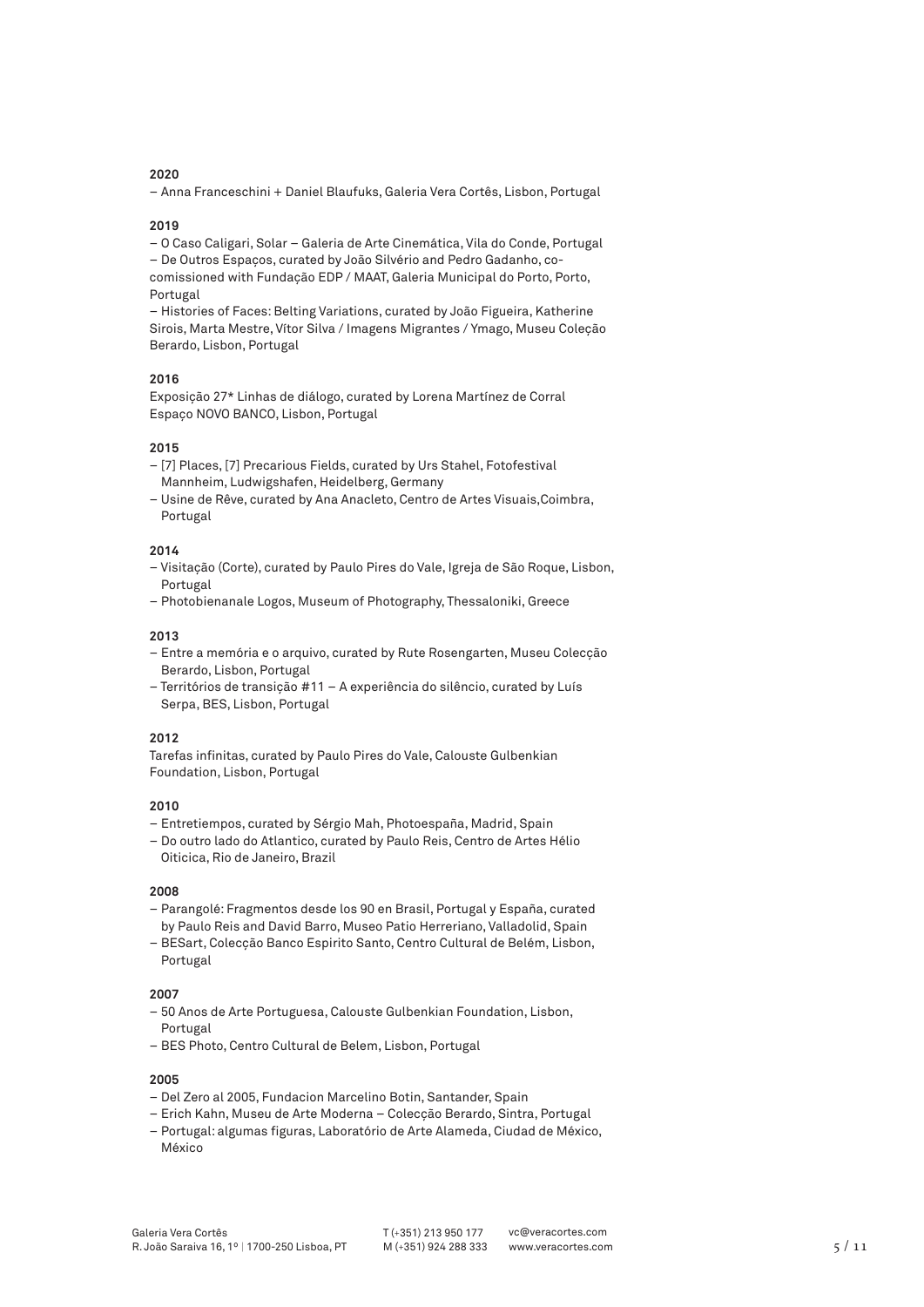- [RE]Visitações a partir de Pontormo, Galeria Luís Serpa, Lisbon, Portugal
- Uma Extensão do Olhar, Centro de Artes Visuais, Coimbra, Portugal

- Horizont(e), Galeria Luís Serpa Projectos, Lisbon, Portugal
- 20 + 1, Centro Galego de Arte Contemporânea, Santiago de Compostela, Spain
- We Are The World, Chelsea Art Museum, New York City, USA
- PhotoEspaña, Atocha, Madrid, Spain
- RE-Location Shake, National Museum of Contemporary Art, Bucharest, Romania

# **2003**

- Flesh for Fantasy, Cantieri Culturali ex-Macelli, Prato, Italy
- Rencontres Photographiques en Sud Gironde, France
- Pallazzo delle Libertà, Palazzo delle Papesse, Siena, Italy
- Arquivo e Simulação Archive and Simulation, LisboaPhoto, Centro Cultural de Belém, Lisbon, Portugal
- Artists in Residence 2002-2003, Location One, New York, USA

### **2002**

- Vandskel Watershed. KunstCentret, Silkeborg Bad, Denmark
- Open Studios, International Studio and Curatorial Program, New York, USA

## **2001**

- think of your ears as eyes, Project Room, Rotterdam Art Fair,
- Rotterdam-Porto, Galerie Cokkie Snoei, Rotterdam, Netherlands

#### **2000**

- FIAC, Galeria Maria Martin, Paris, France
- Quinze en Europe, Théatre de la Photographie et de l'Image, Nice, France
- London Art Biennale, Shoreditch Town Hall, London, United Kingdom

# **1999**

- O Autoretrato na Colecção, Calouste Gulbenkian Foundation, Lisbon, Portugal
- Linha de Sombra, Centro de Arte Moderna Calouste Gulbenkian Foundation Lisbon, Portugal

#### **1997**

- Biennale Internazionale di Fotografia, Palazzo Bricherasio, Torino, Italy
- En la piel de Toro, Centro de Arte Reina Sofia, Madrid, Spain
- Carnets de Route, Galerie Contretype, Brussels, Belgium

# **1996**

- European Photography Award, Kulturzentum Englische Kirche, Germany
- Mo(nu)mentos, ARCO, Madrid, Galeria Luis Serpa, Lisbon, Portugal

## **1993**

Imagens para os Anos 90, Fundação de Serralves, Porto; Culturgest Lisbon, Portugal

#### **1992**

Lusitania, Circulo de Bellas Artes, Madrid, Spain

- Portrait, Galeria Artforum, Prague, Czech Republic
- Fotografia Portuguesa, A Imagem das Palavras, Europália, Brussels, Belgium
- Museu de Zoologia, with Jorge Molder, Encontros de Fotografia, Coimbra, Portugal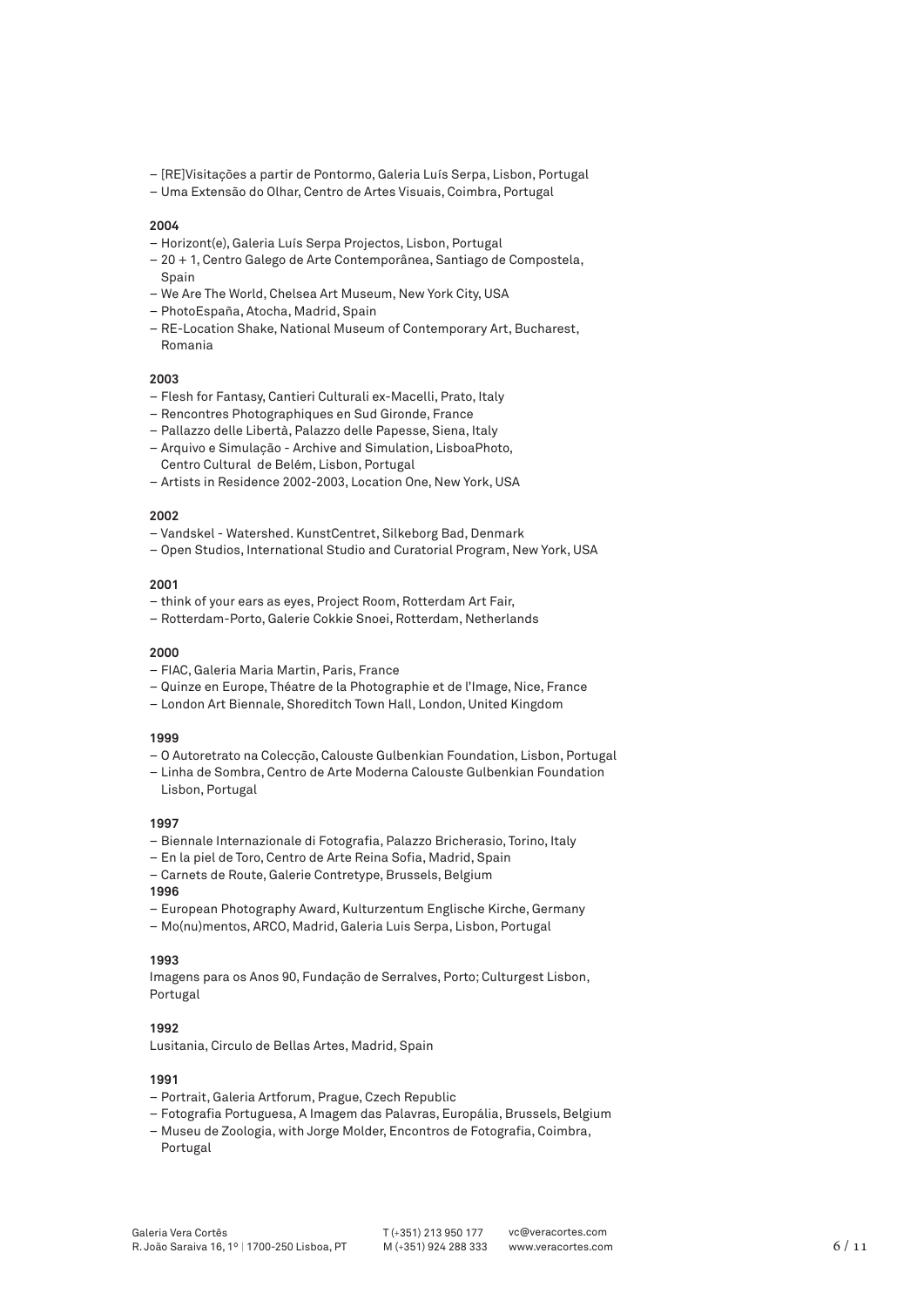- European Kodak Award, Arles, France
- Nível de Olho, Fotografia Portuguesa dos Anos 80, Ether / S.E.C., Lisbon, Porto, Macau

# **Film/Video**

#### **2014, 2015, 2016**

– Como se / As if, 4h43min, sound, video (updated versions)

# **2013**

Fábrica, 25', sound, video

### **2011**

- Self-portray, 10' loop, two monitors, sound, video
- Três quartos de memória, 24', video
- Eden, 60', doc., video

# **2010**

Carpe Diem, 30', sound, super 8 mm on video

# **2009**

- Scratch, 1:17' loop, 3 monitors, sound, video
- The Square, various, loop, 3 projections, sound, video
- What is Left is Right and what is Right is Wrong, 5', loop, sound, video
- The Absence, 20', loop, sound, video

# **2008**

A Perfect Day at Wannsee, video, 21'

#### **2007-2008**

The Daily Practice (Rio), video, 27.30'

# **2005-2008**

Now Remember, video, 105'

# **2007**

Theresienstadt, video, 90' loop

#### **2006**

- Cinema Motel, video, 10' loop
- Um pouco mais pequeno do que o Indiana / Slightly Smaller Than Indiana,
- doc., 78', video
- Traum, video, 13' loop

# **2005**

- Motel, video, 4' loop
- Mein Kampf, video, 10' loop

#### **2002-2005**

A Perfect Day, video, 40' loop

#### **2004**

Endless End, video, 10' loop

#### **2000-2004**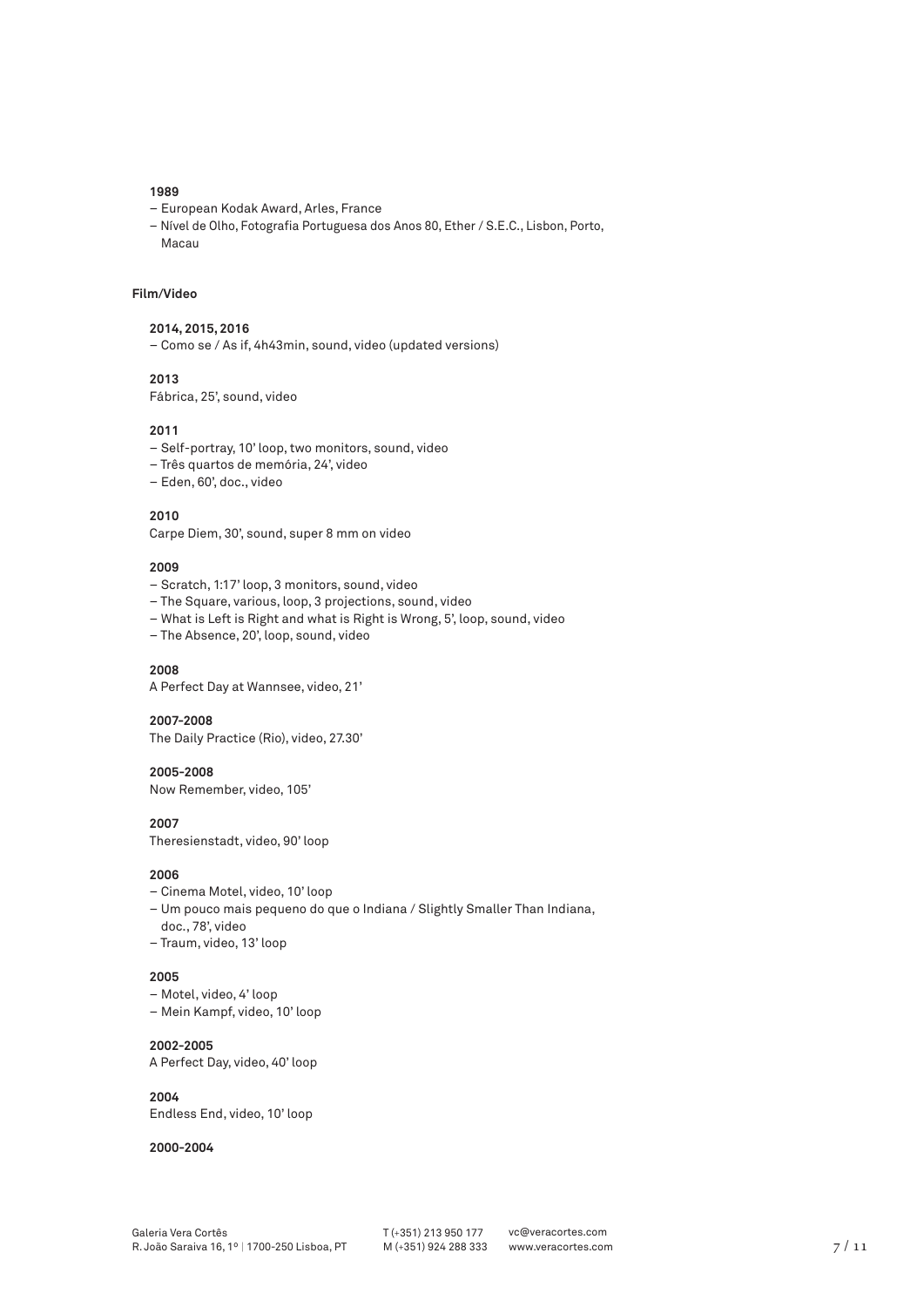Combo, music-videos, 26'

#### **2002**

- Paisagens Invertidas / Reversed Landscapes, video, doc., 37'
- Sob Céus Estranhos / Under Strange Skies, digital, doc., 57'

## **2000**

black > white, 35 mm, fiction, 21'

# **1998**

Life is not a Picnic, video, art, 44'

## **Special Projects (selection)**

# **2011**

Some Words, installation for a cofeeshop, Hotel Baleeira, Sagres

# **2010**

A Praça, video for set design for dance, Culturgest, Lisbon

## **2008**

A Senhora de Sade, set, Garagem do Centro Cultural de Belem, Lisbon

#### **2007**

Maria de Medeiros + Daniel Blaufuks, Festival Temps d'Images, Centro Cultural de Belém, Lisbon

# **2003**

A Perfect Day (Coimbra) / Objectos para ver fotografias, public art, Coimbra

# **2002**

- Paisagens Invertidas / Reversed Landscapes, XXI World Congress
- of Architecture, UIA, Berlim
- Esperança e Vida, public art, Sinagoga Shaaré Tikva, Lisboa, 2002
- Florista / Flower shop, Oporto

# **2001**

Romeu e Julieta, images for set design, CCB, Lisbon

# **2000**

No Fly Zone, set design, Teatro Nac. S, João, Oporto

## **1999**

- Intacto, set design, Teatro Nac. S. Carlos, Lisbon
- Vooum, set design, Teatro Rivoli, Oporto
- Paisagem Suspensa / Suspended Landscape, public art project, Lisbon
- Bica do Sapato, images for restaurant decoration, Lisbon
- Nine dancers facing a mirror, set design, CCB, Lisbon

# **1999-2000**

- Lux, bar video projections
- Repsol, open-air project for gas station, unfinished, work NOT in progress due to Repsol

- Amália, set design, Teatro Camões, Lisbon
- Companhia Nacional de Bailado, dance company promotion photos, Lisbon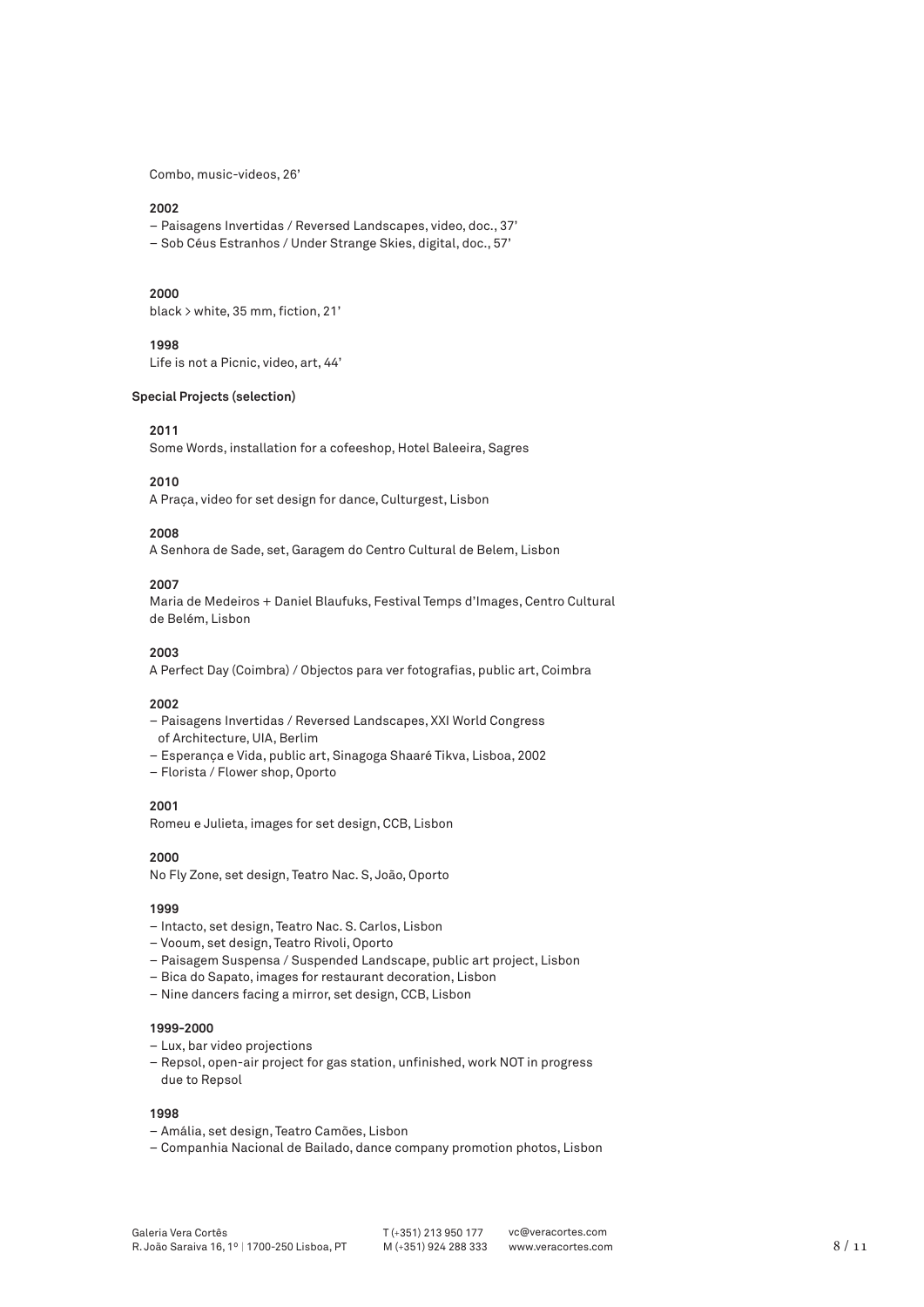### **1997, 2001**

Madredeus "O Paraíso", art direction + photos for cd and promotion

#### **1997**

– Buchmesse, poster image, Frankfurt – Cloud 9, Modalisboa, Lisboa, 1996, private apartment, Lisbon **1996** Torquato Tasso, images for set design, Zimmertheater, Tübingen

### **1995**

Feira do Livro, Rio de Janeiro **1994** The Whale, project with Robert Wilson, unbuilt

# **1993,1994**

Stand Portugal, Buchmesse, Frankfurt

#### **1993**

- Stand Instituto Camões, Expolangues, Paris
- Retrato de Família, film by Luis Galvão Teles

**1992**

Hotel Lezíria Parque, Vila Franca de Xira

# **Public Collections (selection)**

- Byrd Hoffman Foundation, New York, USA
- CAM Calouste Gulbenkian Foundation, Lisbon, PT
- Centro Cultural de Belém, Lisbon, PT
- Centro Galego de Arte Contemporânea, Santiago de Compostela, ES
- Centro Português de Fotografia, Oporto, PT
- Centro de Artes Visuais, Coimbra, PT
- Colecção BES, Lisbon, PT
- Colecção Berardo, Lisbon, PT
- Fundação PLMJ, Lisbon, PT
- MEIAC, Badajoz, ES
- Museu de Arte Contemporânea, Funchal, PT
- O Museu Temporário, Lisbon, PT
- Museu da Cidade, Lisbon, PT
- Palazzo delle Papesse, Siena, IT
- Sagamore Art Collection, Miami, USA
- The Progressive Collection, Ohio, USA

#### **Bibliography (selection)**

## **2020**

– Ph.08 Daniel Blaufuks, Imprensa Nacional – Casa da Moeda, Lisbon

# **2021**

– Lisboa Clichê, Editora tinta-da-china, Lisbon

# **2020**

– NÃO PAI, Editora tinta-da-china, Lisbon

#### **2018**

- 1 + 1 = 1, Pierre Von Kleist Editions, Lisbon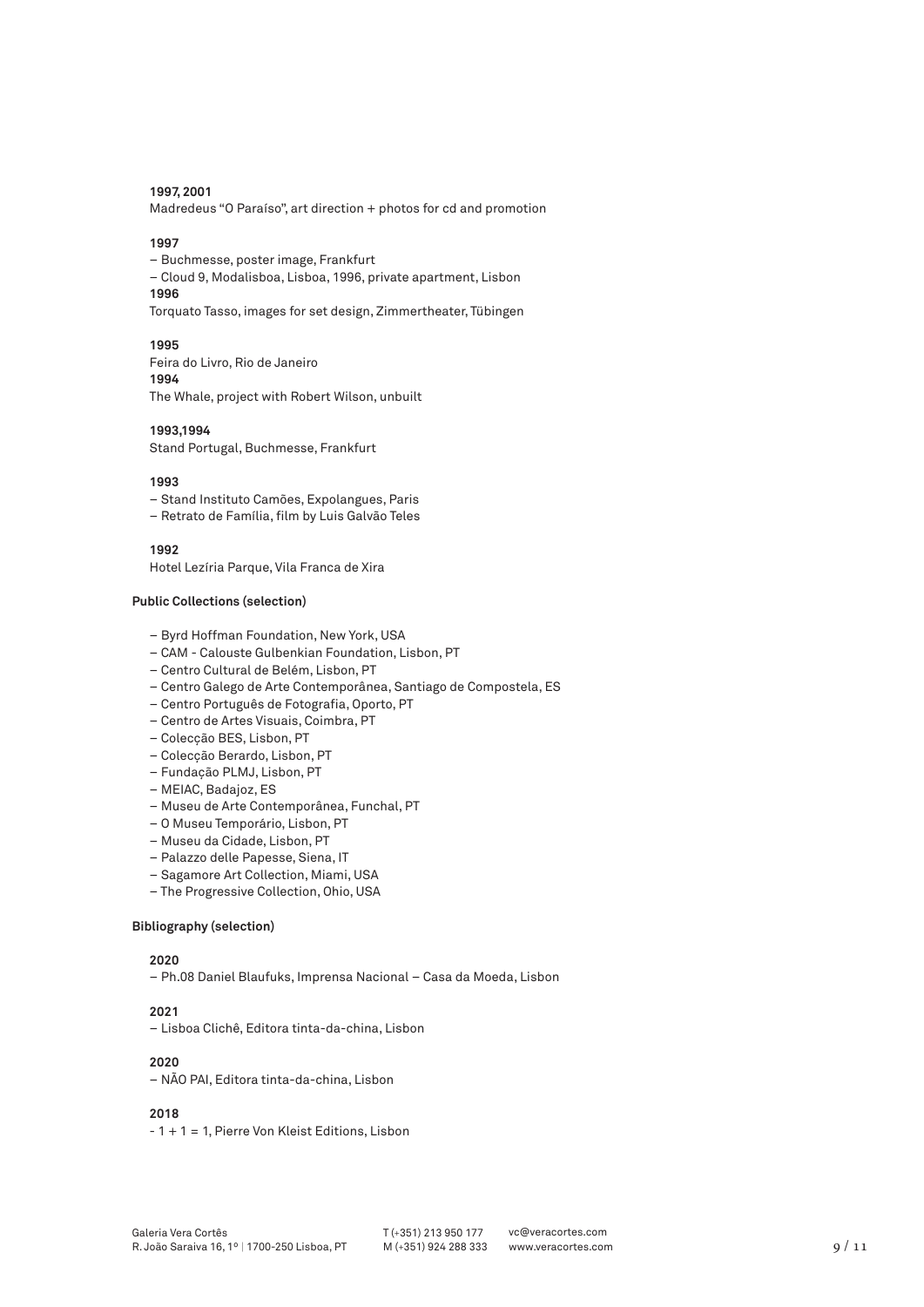- Attempting exhaustion, Akio Nagasawa, Tokyo

# **2015**

– This Business of Living, Pierre von Kleist Editions, Lisbon

– Fotografia: Modo de Usar, Delfim Sardo, Documenta, Lisbon

# **2014**

- All the Memory of the World, part one, Winckler, Lisbon
- Photography Today, Phaidon, London
- 100 Fotógrafos Europeos, Exit, Madrid

# **2013**

- Granta 1, Editora Tinta da China, Lisbon
- Fábrica, Pierre Von Kleist e Guimarães 2012, Lisbon
- Rio (Hoje é sempre ontem), Editora tinta-da-china, Lisbon

#### **2012**

- Works on Memory, Ffotogallery, Cardiff
- Tarefas Infinitas, Fundação Calouste Gulbenkian, Lisbon

# **2011**

Cadernos Blaufuks 2, Editora Tinta da China, Lisbon

## **2010**

Terezín, Steidl Verlag, Göttingen

#### **2009**

Cadernos Blaufuks 1, Editora Tinta da China, Lisbon

#### **2008–2009**

Photoworks No. 11, magazine

# **2008**

- O Arquivo / The Archive, Vera Cortes Agencia de Arte, Lisbon
- Álbum, Centro Cultural Vila Flor, Guimarães

# **2007**

- Blaufuks, Caja Negra Ediciones, book, Madrid
- Sob Céus Estranhos/Under Strange Skies, Editora tinta-da-china, book+dvd, Lisbon
- BES Photo Award, Banco Espirito Santo, cat., Lisbon

#### **2005**

- Exit 18, Exit 19, Madrid
- Del Zero al 2005, Fundacion Marcelino Botin, cat., Santander
- Uma Extensao do Olhar, Fundacao PLMJ, cat., Lisbon

## **2004**

- Shake The Limits, International Center for Contemporary Art, cat., Bucharest
- Vinte Anos Galeria Cómicos / Luís Serpa Projectos, book, Lisbon
- 20 + 1, Centro Galego de Arte Contemporânea, cat., Santiago de Compostela
- Sobre o Infinito, jornal, Centro Cultural Emmerico Nunes, Sines
- Combo, cat., Centro Cultural de Lagos

- Flesh for Fantasy, cat., Cantieri Culturali ex-Macelli, Prato
- Palazzo delle Libertà, cat., Palazzo delle Papesse, Siena